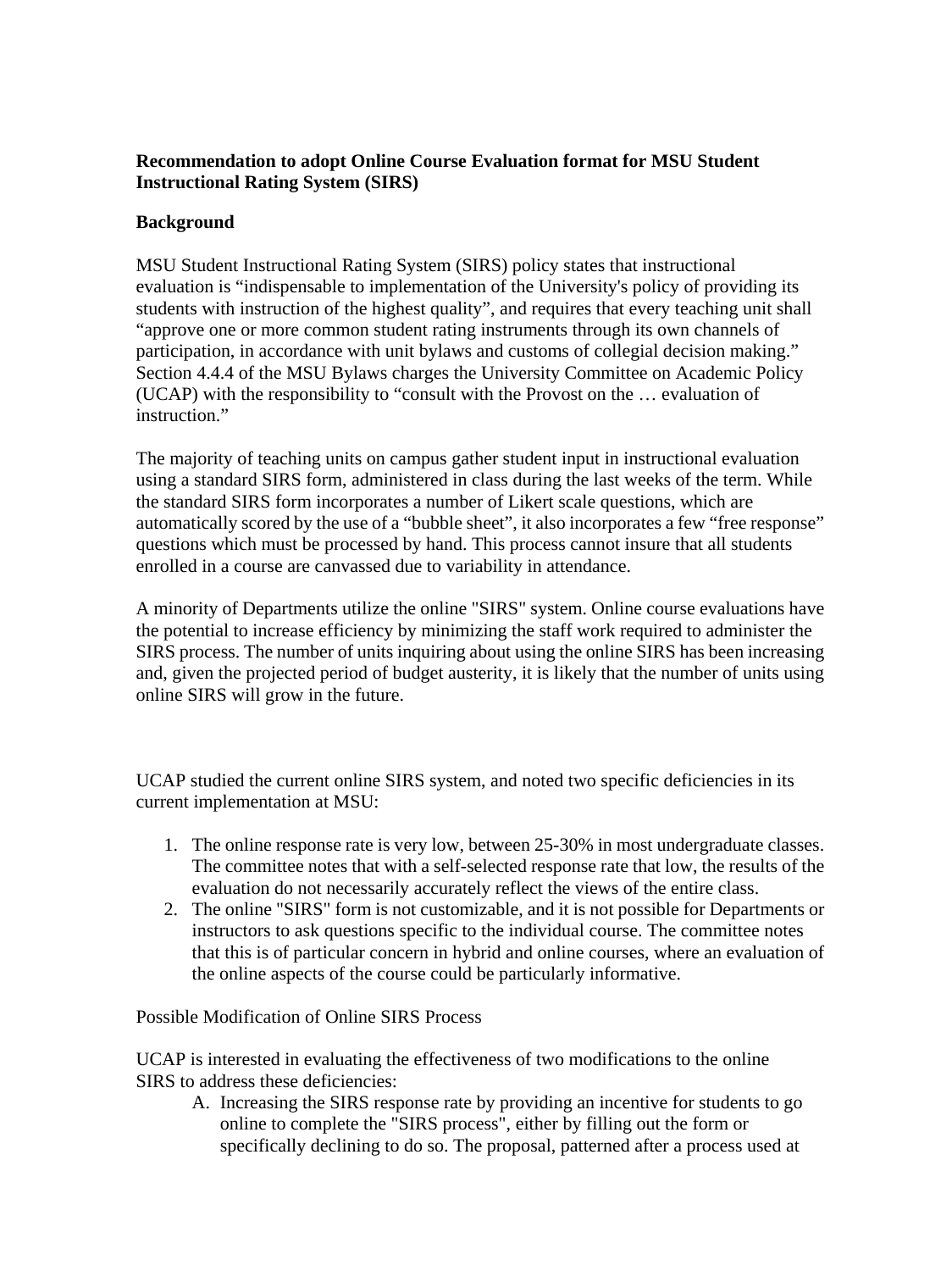Yale University, is to keep the online SIRS process open for one week after the completion of the course and to require that students complete the "SIRS process" if they wish to gain access to their final grades during that time. After one week beyond the end of the course, the SIRS process would close and students would have unrestricted access to their final grades. Students would have the opportunity to "decline" to complete the survey, which would allow immediat e access to their grades

. Modification of the online SIRS form to incorporate questions that are department B and course specific.

In order to evaluate the effectiveness of the above proposal, UCAP implemented the proposed modifications on a few online and face-to-face courses taught during summer 2010. The committee understood that this modified SIRS process, coupled to willing to collaborate on this project, and in particular, instructors who would explain the the access to grades, would need to be clearly explained to all students early in the course and incorporated into the course syllabus. Hence the subcommittee worked to find instructors goals and parameters of the pilot project to students.

### **mplementation Details for Pilot Project I**

The subcommittee further communicated all of the information above to both the pilot project courses were asked to do the following to participate in the pilot project department chair and the instructors of all pilot project courses. Instructors in the to insure that students are properly informed:

- a. Provide up to five additional questions to be added to the standard SIRS form specific to their course section, and to verify Departmental approval of these modifications.
- b. Discuss the importance of student evaluation of instruction in their introductory . course sessions
- $c$ . Explain the SIRS pilot project, and the sequestration of pilot project course grades while the SIRS process is open, in their course syllabus. Sample syllabus language *given in an appendix below.*
- meeting, when the online SIRS process opens. d. Discuss the SIRS and the pilot project again in class two weeks before the last class

The subcommittee discussed technical details of the pilot project with AIS, and they agreed to the following modifications to facilitate the pilot project:

- a. Online SIRS forms were customized for those departments participating in the pilot project. For the pilot project, the modifications were additive, and departments had the option of providing up to five additional custom questions to be added to the standard form.
- b. The online SIRS entry page for students lists of all the courses that the student was enrolled in, and some students were enrolled in a pilot project course along with other this entry page, and this same nomenclature was used in the e-mails telling students courses. The courses in the pilot project were identified by the tag "SIRS Pilot" on that the online SIRS was available and in the reminder email messages as well.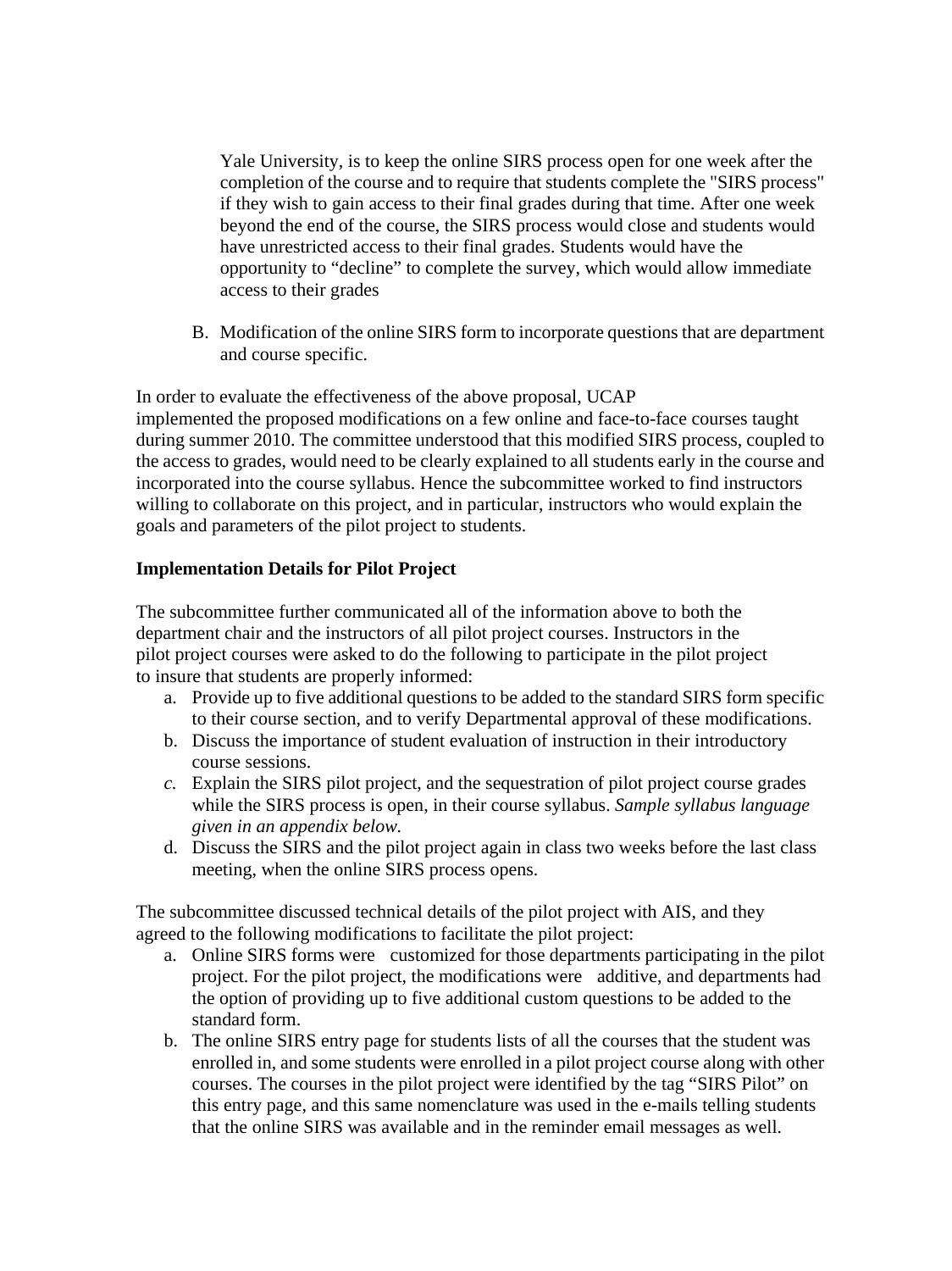- c. The online SIRS forms for pilot project courses was modified to include an explanation of the pilot project parameters, i.e. the sequestration of final grades for pilot project courses for up to a week unless students complete the SIRS process by filling out the form or actively declining to do so. The "submit form" and "decline to participate" buttons were moved to the end of the form.
- ordinary courses, i.e. one week beyond the date course grades were submitted. As in the current SIRS process, in order to ensure that student feedback did not influence returned to instructors only after the SIRS process closed one week after pilot project influenced by final grades, SIRS data collection was not possible when that student's d. The SIRS process for pilot project courses was open one week longer than for grading, feedback to instructors was anonymous. Pilot project SIRS feedback was course grades were submitted. Similarly, to ensure that student feedback was not grades were available on STUINFO.
- sequestration of pilot project course grades while the SIRS process remained open and until a student completed the SIRS process (which, again, meant either filling out e. For students in a pilot project course, STUINFO was modified to implement the the form or actively declining to do so), and then reverted to normal operation after the SIRS process closed. In particular, students whose pilot project course grades were sequestered were provided a link to online SIRS so they could immediately complete the SIRS process.

#### **Results Summer 2010**

The SIRS subcommittee, chaired by Jim Smith, presented results of the 2010 study on Sept. 23, 2010 to UCAP and ECAC Nov. 2, 2010 (see Appendix II).

#### Question: Did sequestering grades make a positive impact on completion of SIRS. *Answer: YES*

- **1.** Overall online SIRS response increased from 27.45% (US09) to 87.98% (US10).
	- a. Sample size US09: 1508 students, 414 filled out SIRS
	- b. Sample size US10: 1015 students, 893 filled out SIRS
- 2. SIRS response increased in all 18 course sections that were offered in both US09 and US10.
- **3.** SIRS response increased rates ranged from 26 to 74 percentage points

### *Question: Did students with lower course grades respond disproportionately? Answer: If so, students with lower course grades were underrepresented.*

1. In general, students who responded to the online SIRS had better grades in the course than students who did not respond to the SIRS (US09 and US10).

#### *nswer: Almost all. A Question: How many SIRS questions did students actually answer?*

1. On average, students in the Pilot Study responded to 95.2% of the SIRS questions (Standard Bubble Questions).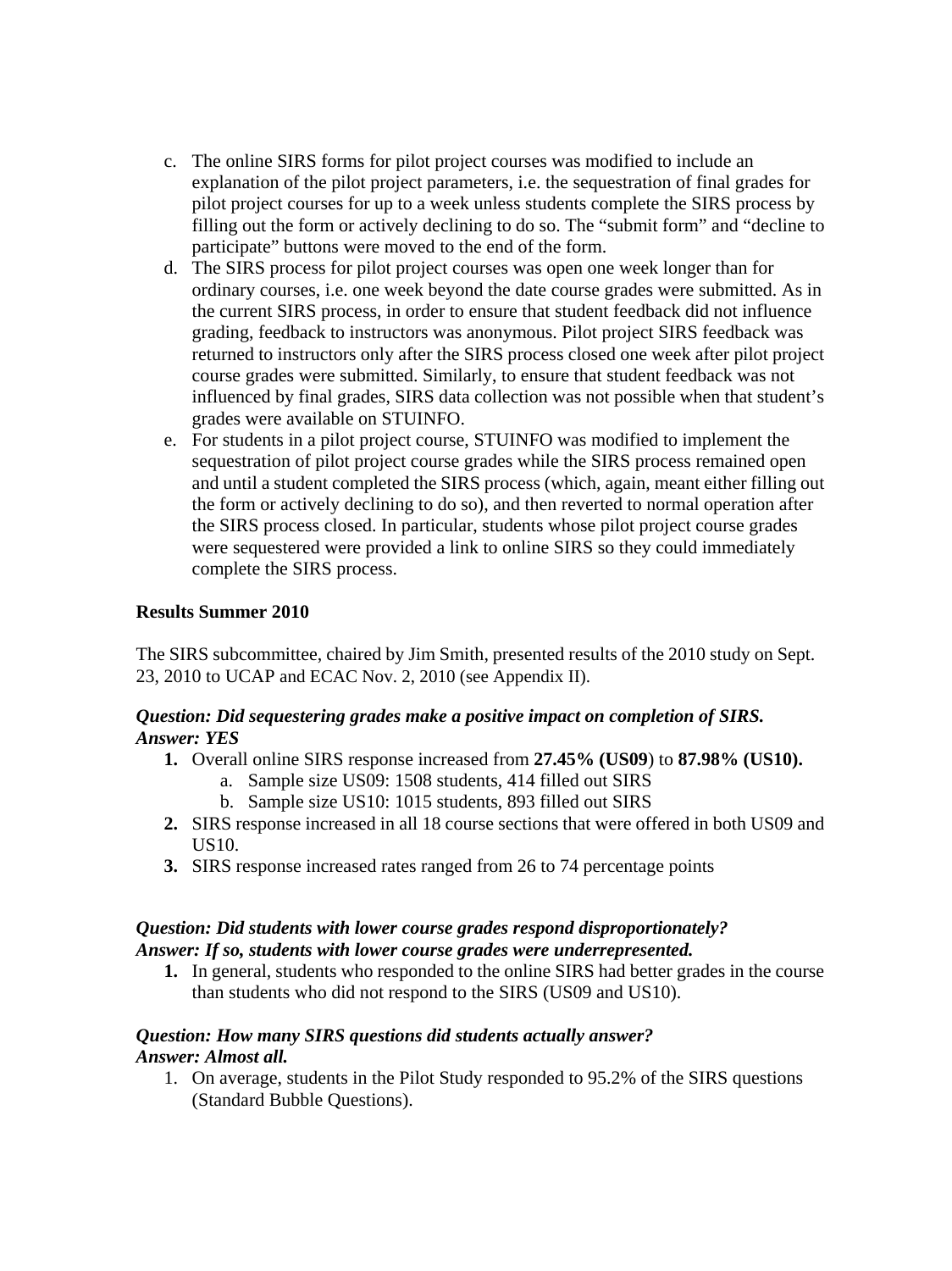Based on these results, UCAP redeployed the pilot study in Fall 2010 to determine whether the dramatic results were repeatable or were an anomaly. Additionally, the Fall 2010 study tested whether the excellent results could be explained by the increased emphasis on talking to students about the online SIRS process or if the sequestration of grades was the primary factor.

# **Fall 2010 Results**

#### *Question: Did sequestering grades make a positive impact on completion of SIRS. nswer: YES A*

- **0). 1.** Overall online SIRS response increased from **25.86% (US09**) to **86.8% (FS1**
	- a. Sample size FS09: 28586 students, 7628 filled out SIRS
	- b. Sample size FS10: 12532 students, 10876 filled out SIRS

# Question: Did using instructor emphasis only make a positive impact on completion of *IRS. S*

*Answer: NO* 

- 1. Overall online SIRS response was 33.2% (FS10).
	- a. Sample size FS10: 3729 students, 1239 filled out SIRS

# *Qu estion: How many SIRS questions did students actually answer? nswer: Almost all. A*

2. On average, students in the Pilot Study responded to 92.9% of the SIRS questions (Included standard bubble questions and open ended questions.)

Current Pilot Program:

AIS has created an interface to make it possible for units to customize their online SIRS forms that is being tested by IAH in Spring '11. If successful, this option will be given to units utilizing online SIRS.

# **SUMMARY**

In summary, the UCAP Subcommittee on Online SIRS, unanimously recommends implementation of grade sequestration in online SIRS. This modification in the online format in administering SIRS will provide improved student response in assessing course quality for those units participating in online SIRS. We further recommend that units adopt this policy as standard procedure with the understanding that individual units may be given the option to add customized questions to their forms to address departmental and college needs as desired.

#### **UCAP SIRS Subcommittee 2011:**

John Reifenberg, Mary Kay Smith, Ron Perry, Tom Morse

\*Special Thanks to reports and contributions made by Jim Smith and Sekhar Chivukula, former UCAP members and SIRS Subcommittee Chairs, Dr. Doug Estry, Associate Provost